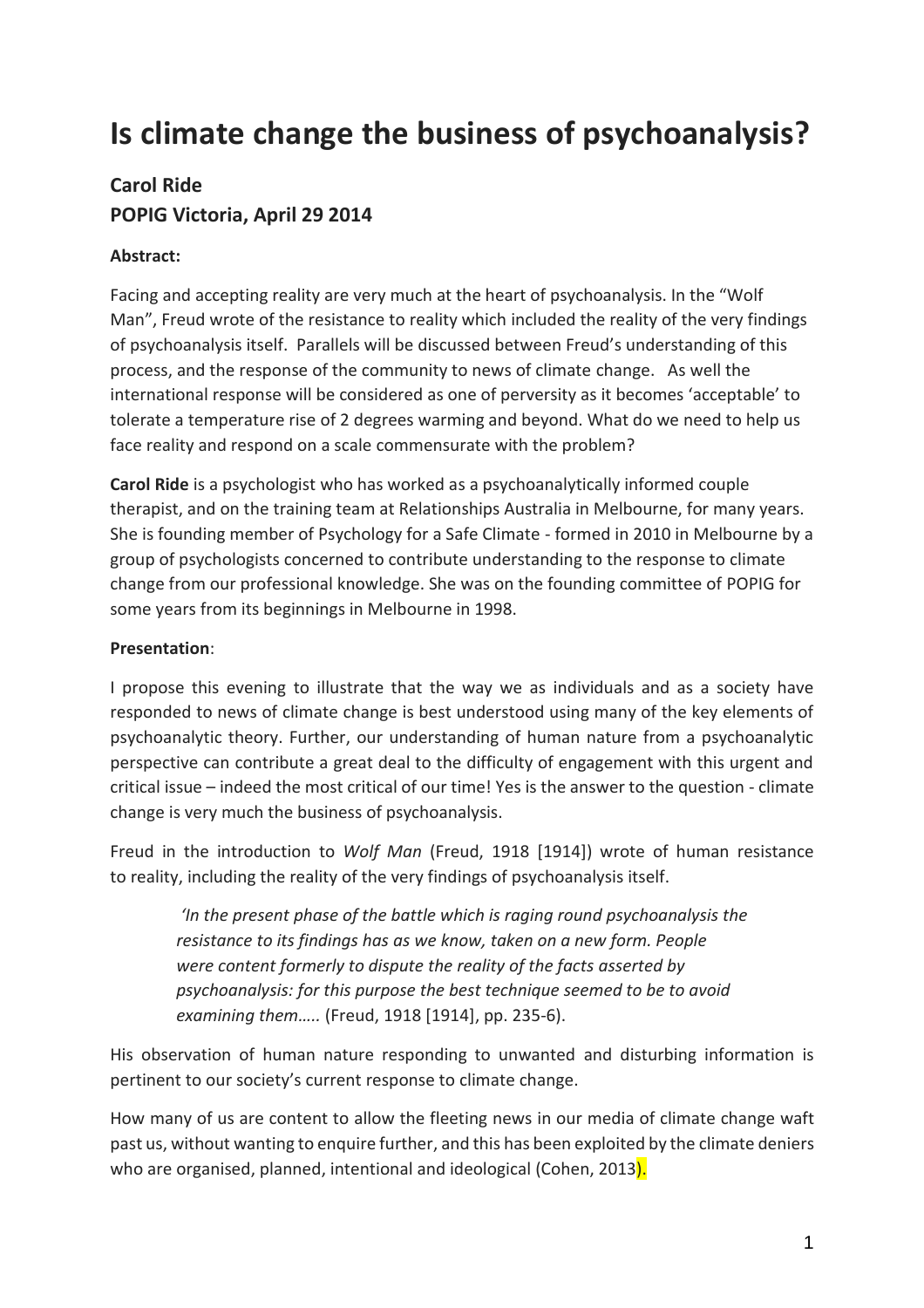

Climate deniers have created the impression in the community that the climate scientists are divided about whether or not climate change is happening and whether human activity is causing it- when in reality there is a huge consensus with 97% of climate scientists in agreement about anthropogenic climate change. This research has just won the Environmental Research Letters prize for their best research paper in 2013. This research highlights that support for climate action is not a matter of belief, but of whether or not we accept the body of science that explains the cause and why we need to act.



Even if we are not supportive of the organised deniers, how many of us have deferred knowing more about climate change till later - when we feel better, when we have more time or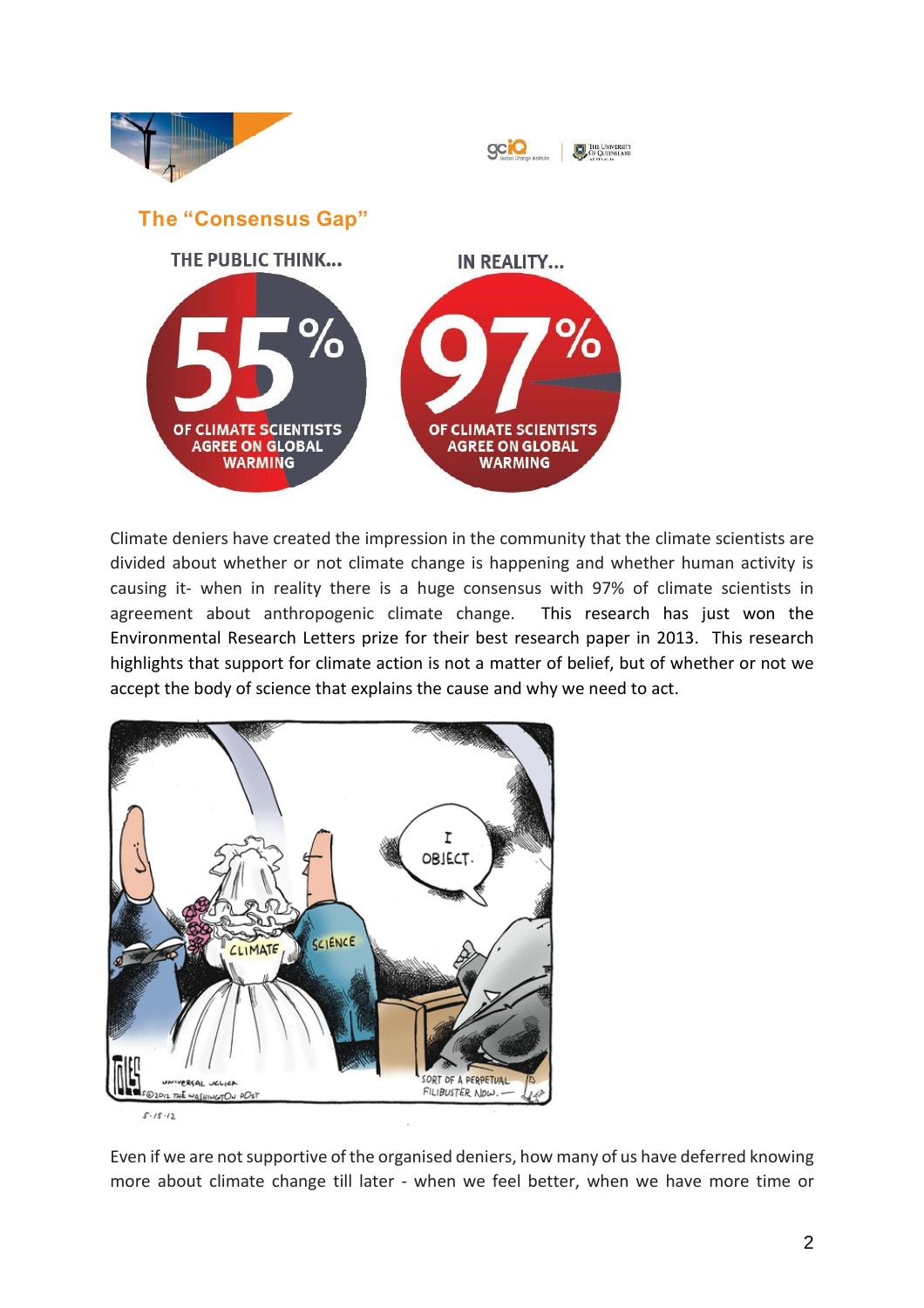whatever we can come up with consciously and unconsciously. I was certainly in this category for a long time having two key climate books sitting beside my bed to read at a later date  $$ never touched until prompted to do so by a friend who had read Tim Flannery's (2005) *The Weather Makers*. She was so alarmed that she wanted me to join her in thinking about how concerning the issue was and what we could do. I did read *The Weather Makers* – and my life changed because I couldn't not know what I had learnt, but it took a trusted friendship to coax me to face what I was avoiding.

The merchants of doubt have gained a foothold into the psyche, engaging defences that are well established to avoid the anxiety. Climate change arouses anxiety because our security is being threatened, our regenerative capacity is in question, and the great future we trusted would be passed on to our children and grandchildren is being shattered. Our leaders politically are not taking responsibility for the change that is necessary and that is frightening. It is anxiety provoking to lack certainty and to feel out of control, and this is especially so for those who already feel overloaded as so many people do.

Primitive defences are drawn on to protect us from engaging with this awful reality**.** 

**Splitting** is one such defence used to protect us from the more complex and challenging need to bear and integrate what on one hand we want and think we deserve - with a painful reality on the other. When we feel alarmed, frightened, and helpless, splitting renders the climate message bad, misguided, a conspiracy, scaremongering and idealistic. Splitting preserves our self-image, but worse it fosters a narcissistic cocoon of self-focus, self-satisfaction and obliviousness to other.

**By projection** we can denigrate those bearing the news as people unlike ourselves; worriers, pessimists, trouble makers, greenies, environmentalists, and people who are just too passionate. We can even encourage these 'others' to keep doing what they are doing so as to further distance ourselves from being involved, while feeling relieved someone is doing something about the problem. This way our concern and disquiet is carried by others, no matter how burdened they are, and we can continue as before. Then we don't have to bear the troubling dissonance arising from examining and digesting the facts at all.

There are hundreds of people in Australia promoting climate awareness, opposing coal development and export, opposing coal seam gas fracking in country areas, and promoting renewable energy and other climate solutions. The denigration of those urging action I believe causes these groups to be less outspoken about the scale of change needed to respond to what is a climate emergency. Instead campaigns are watered down to seem more acceptable, and the message they deliver falls short of what is really needed. The real tragedy is that the denigration contributes to time slipping away for real action to create a safe future. And it leaves those who know about the seriousness of the situation burdened and guilty for not advocating the strength of action required. This is such a powerful case of **projective identification**.

Freud (1914 [1918], pp. 235-6) went on to say that in relation to psychoanalysis, once the *'procedure of avoiding the facts appears to be exhausting itself', people adopt another plan –*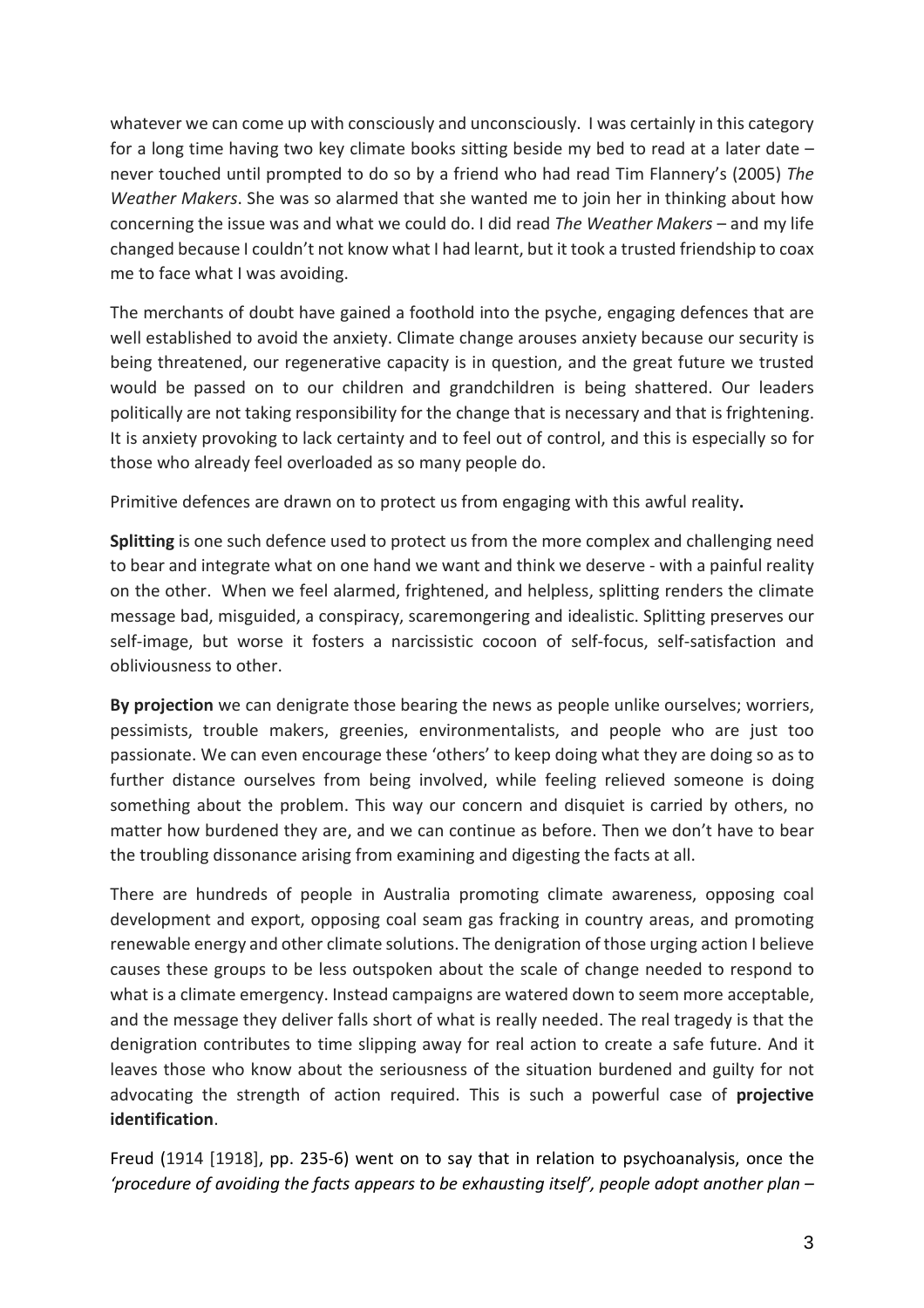*'of recognising the facts, but eliminating, by means of twisted interpretations, the consequences that follow from them, so that the critics can still ward off the objectionable novelties as efficiently as ever.'*

What is meant by twisted interpretations in relation to climate change?

There are two categories for this twisting, (*States of Denial:* Stanley Cohen (2001) or in psychoanalytic terms *disavowal*. With *interpretive denial* – the raw fact of climate change occurring is given a different meaning by minimizations or rationalizations:

"*Climate change is not new – it's been happening for eternity - it's natural."*

*"Some more warmth in winter will be great for our crops."*

*"Climate scientists are not sure of what the changes in climate will be in the future so we can't do anything yet."*

*"Australia's emissions are negligible*."

By this form of twisting we minimize the facts and thereby reduce potential emotional unrest. Here is another example:

*Twisting*

*Disavowal: Interpretive denial*



This interview occurred after the storms in south England in Somerset were so bad they washed the railway line away.

#### *Victim*

*"It's the worst storm I've ever seen, I've never seen anything like it."*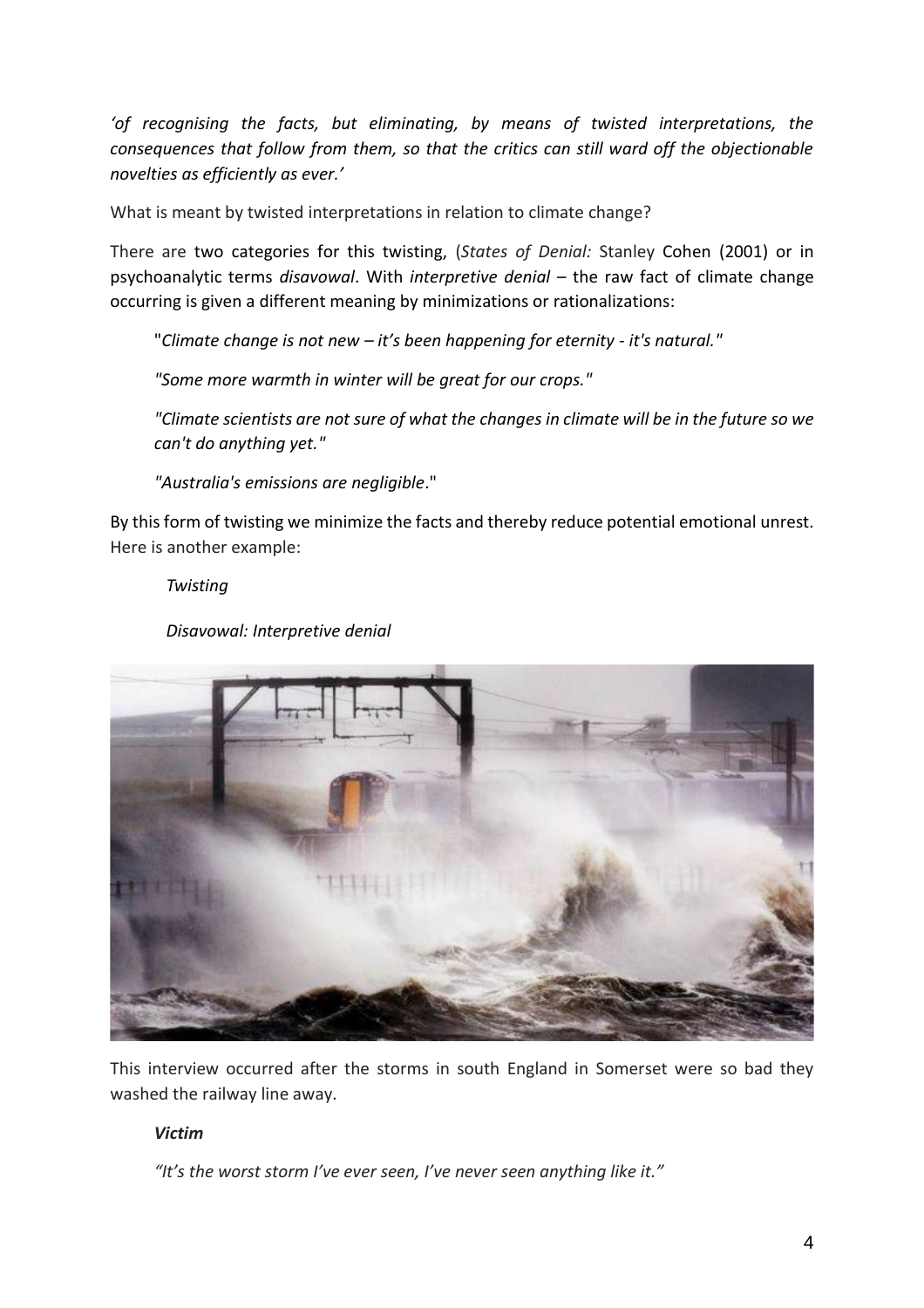# *Interviewer*

*"So do you make any link between what you saw that night and climate change?"*

#### *Victim*

*"Oh I don't believe in climate change.", "do you?*

#### *Interviewer*

*"I do, very much so."*

# *Victim*

*"Well I do believe that since the beginning of the industrial revolution we've poured huge amounts of gases and pollutants into the atmosphere and that that has changed the climate, but I don't believe in climate change."*

By a different twist – called implicatory denial - we can deny the moral, psychological and political implications (Cohen, 2001). Both the fact and the seriousness of the fact are admitted but rationalizations and justifications are used:

*"It's got nothing to do with me."*

*"What can an ordinary person do?"*

*"Why should I have to lose sleep, or take a risk, or change anything."*

*" Technology in the future will find a solution, so we needn't worry."*

*"I deserve my lifestyle because I work so hard."*

One can hear in all these examples of twisting a simultaneous *knowing and not knowing*. This is different from *negation* or literal denial that something did not happen or is not true. Charles will talk about this distinction further.

As psychotherapists we are all aware of personal denial and the power of its deeply unconscious roots. In our work we are familiar with the power of denial of a life threatening medical diagnosis, of a mother in denial of the sexual abuse of a child by her husband, or of a partner having an affair. It is often just unthinkable for it to be true. But in each case there is usually a both knowing and not knowing underlying the denial, however deeply buried.

Freud (1918 [1914], p.236) described the purpose of twisting as a way of avoiding the consequences of objectionable *novelties,* by which he meant the new thing, new experience or new invention. It's about change!

We can avoid the *novelties* of change implicit in the facts of climate change by coming up magical ideas that we believe will solve the problem without requiring any change. These magical ideas appeal to our narcissistic selves, filled with self-importance and grandiosity, determined to assume we are the centre of the universe and that nothing need disturb that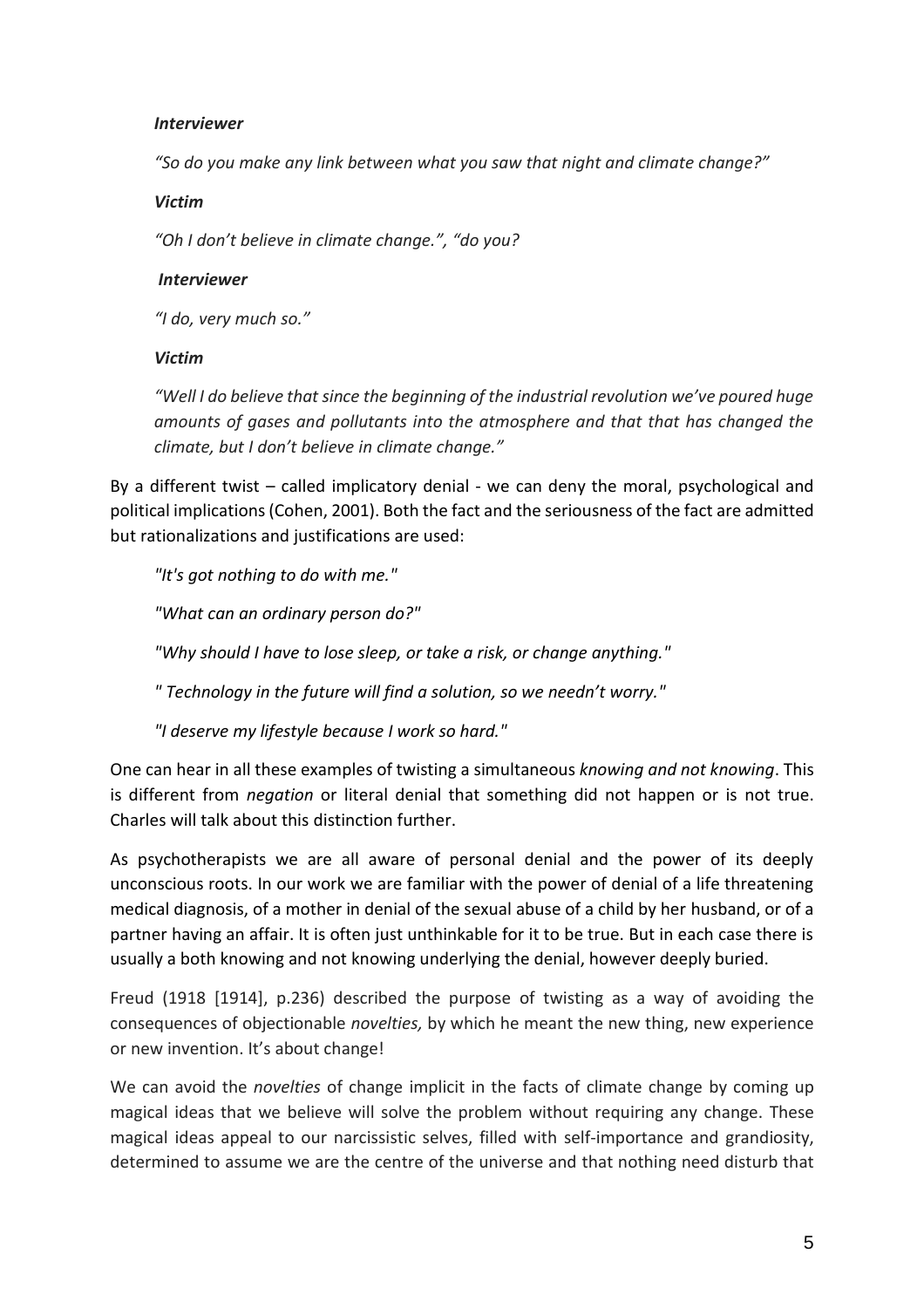position. Guy Pearse calls it *Green Wash* when products and schemes are devised that support the fantasy that with a small tweak we can still have everything we want and not strain the capacity of the planet to provide. (Pearse, 2012)

Most significantly in our omnipotence we dispense with the need to care for nature by blocking out our dependency on Mother Nature. Charles will discuss this fully later.

Facing the facts without twisting is very difficult.

Denial operates beyond the personal as a public and collective process, and can be officially sanctioned by the modern state. Governments can be highly organized in covering up famines, political massacres and international arms boycotts, writes Cohen (Cohen, 2001). 'We are vaguely aware of choosing not to look at the facts, but not quite conscious of just what it is we are evading' (Cohen 2001).

In our psychotherapeutic practice we try to get to the bottom of what is presented to us that seems perverse - the contradictory, the unreasonable, and the ideas which are stubbornly held onto, but that defy logic. Yet as a society we tolerate what is evidently a perverse cultural response in relation to climate change. We hear both *knowing and not-knowing* in many of the responses of the government to climate change.

For example, in Australia in 2012-13 the Government claimed that we as a nation need to take the threat of climate change seriously, and as one measure introduce a price on carbon to force a limit to  $CO<sub>2</sub>$  emissions. At the same time that same Government was also advocating continuing exploitation in our mining industry to develop every conceivable opportunity for new coal mines, for new export facilities for coal, and to explore new gas reserves and markets. This contradiction is very confusing for the public, but also very familiar in our culture.

While this state of mind is tolerated, a pervasive cynicism about political solutions is aroused, which feeds into individuals being disconnected and apathetic. A psychic numbing develops as we live a double life.

As the climate science becomes more urgent and alarming the greatest perversity of all is the agreed international position with regard to setting a guardrail or limit on warming. One of the main outcomes of the UN climate meeting in December 2010 was that global warming should be limited to below  $2^{0}C$  above pre-industrial average global temperatures. The two degrees 'guardrail' was intended to protect us from tipping points leading to runaway climate change. However, with less than one degree of warming, extreme weather events provide evidence that climate change is already impacting severely. The Climate Commission (Steffen et al., 2013) 'Angry Summer' reports the breaking of 156 records in Australia this past summer. And 2013 was the hottest year on record for Australia.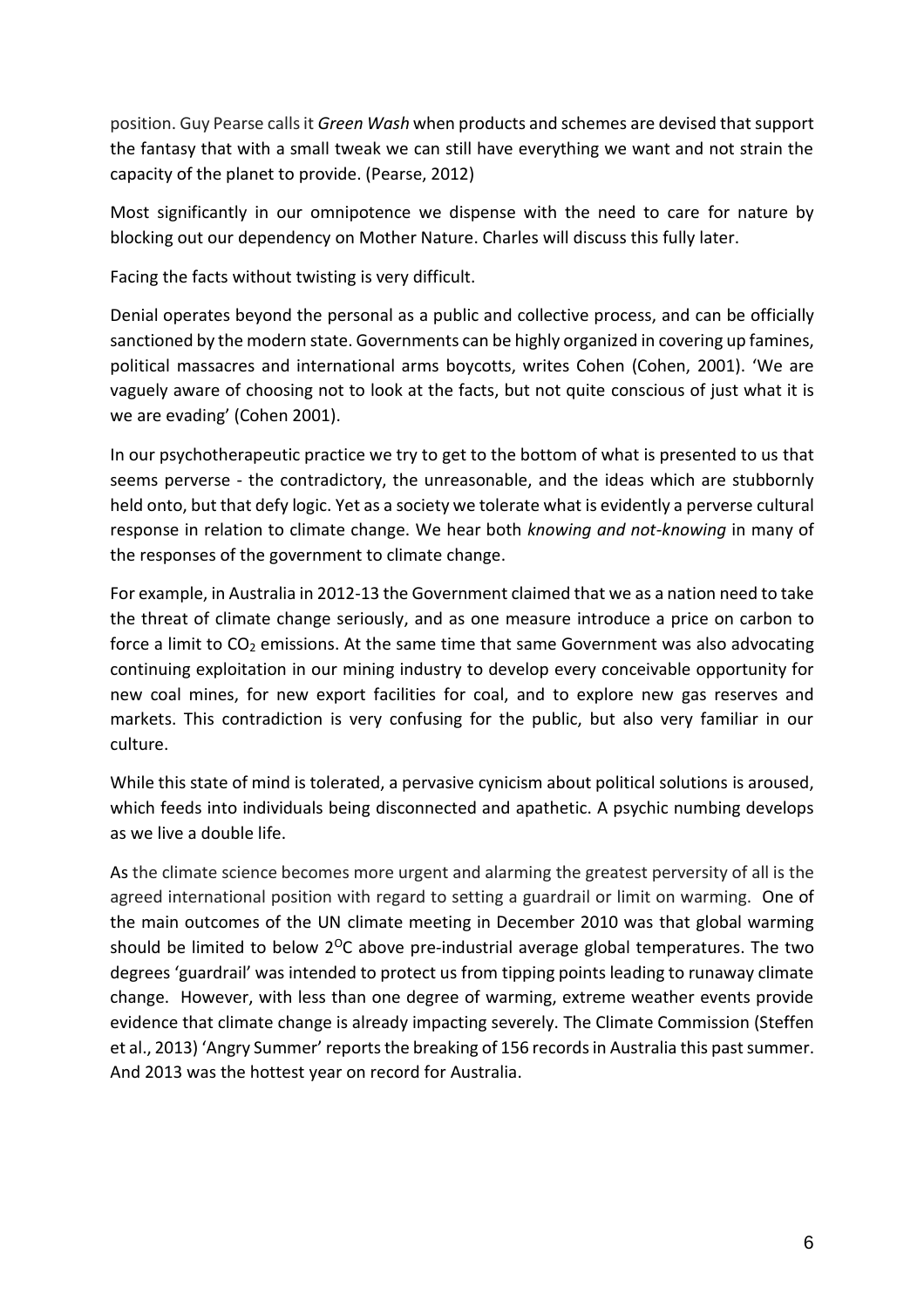

The world is already too hot, so why was 2 degrees set as the guardrail? It gives the impression the problem of reducing emissions can be tackled in the future and meanwhile we can continue with new methods such as fracking as well as all that has been done before  $-$  an approach that, if continued, 'guarantees we will leave an unsolvable problem for young people', says outspoken climate scientist James Hansen (formerly from NASA).



James Hansen: "we will leave an unsolvable problem for young people'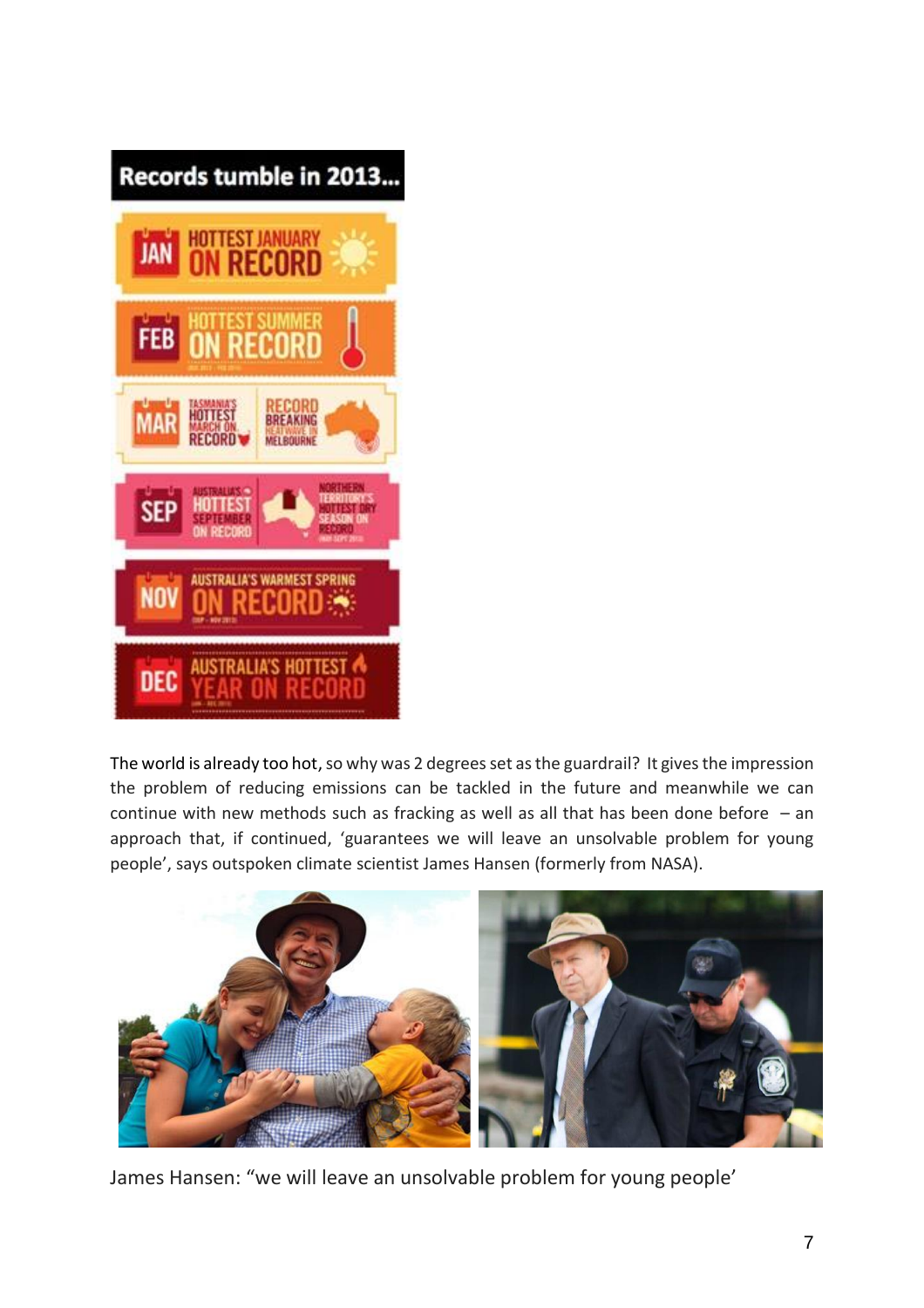Kevin Anderson from the UK Tyndall Centre for Climate Research says we no longer have a non-radical option.



Prof. Kevin Anderson: "No longer is there a non-radical option"

We are currently on track for a global average temperature rise of  $4^{\circ}$ C from pre-industrial levels (Carbon Tracker, 2013) or beyond, and this is well outside the relatively stable temperatures of the past 10,000 years in which human civilization developed (Climate Change Authority, Issues Paper, 2013).

How is it that we as a society accept this? Why don't we protest and say this is too risky for ourselves, let alone future generations. I suggest that because we can't bear to fully know the climate change facts, that we therefore disown our responsibility and project it on to our political leaders whom most of us charge with keeping us ignorant, and with doing just enough behind the scenes to help us believe something is being done, but with not doing too much to make any big changes or make it look too serious. Our political system of short termism and not rocking the boat from business as usual colludes with this perfectly.

The recent IPCC report last month has reported that even under the most ambitious goals of its assessment, the estimated reduction in economic growth would basically amount to a rounding error, around 0.06 percent per year, according to Noble prize-winning economist<sup>1</sup> Paul Krugman.

<sup>1</sup> Paul Krugman, Salvation Gets Cheap, New York Times, April 17, 2014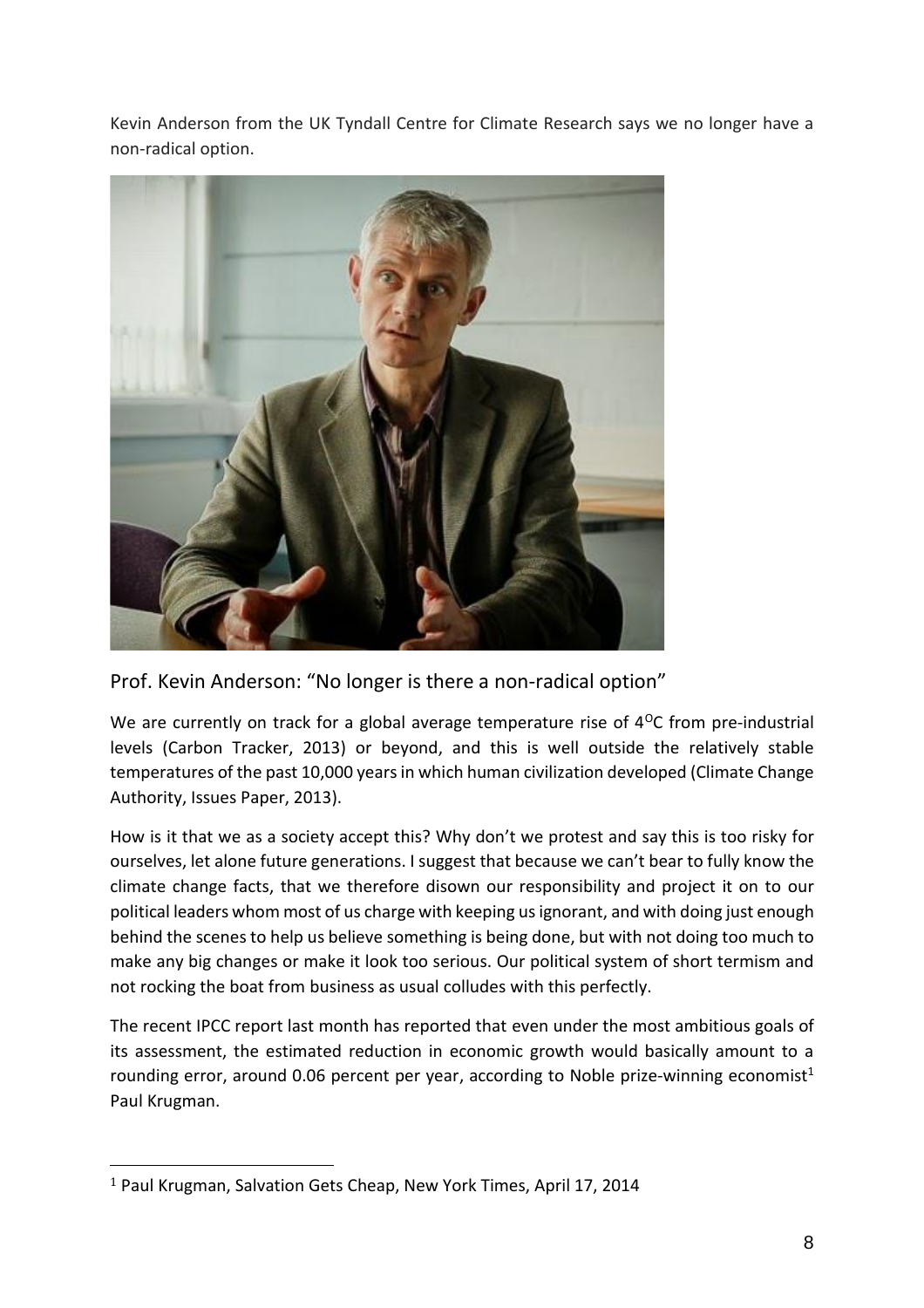A ten year transition in Australia is possible, but only if large changes begin immediately and emergency action is taken that is outside business as usual, and politics as usual. For example, researchers at the University of NSW (April 2013) have demonstrated that the additional cost of a 100% renewable energy network in Australia could be paid for by increasing the carbon tax (in place at the time) to between \$50 and \$100.

> University of NSW: Cost of 100% renewable energy network by increasing the carbon tax to  $$50 - $100$ .



Why wouldn't we pull out all stops to solve the problem? Again we need to return to acknowledging community anxiety. It is too difficult to face doubt and uncertainty. As Keene a UK psychoanalyst describes, in our society with minimal tolerance for anxiety it is 'managed by taking a position of moral superiority in place of knowledge and is followed by the search for who is to be blamed and punished'. 'Witch-hunting and conflict are more exciting and satisfying than painstaking evaluation of evidence' As well, he continues, 'societies are particularly vulnerable to the acts of immature narcissistic leaders who promise to relieve all anxiety but, being out of touch with elements of their internal world, only attempt to satisfy [the community's]\* 'I want' wishes and desires' (Keene, 2013, p.148).

Does this mean that all is lost – that there is nothing we can do because of human nature?

We need to bear to experience feelings associated with depressive anxieties of sadness, shame, guilt, and of the anxieties associated with responsibility and reparation as we allow ourselves to feel loss and grief.

<sup>\*</sup> My insert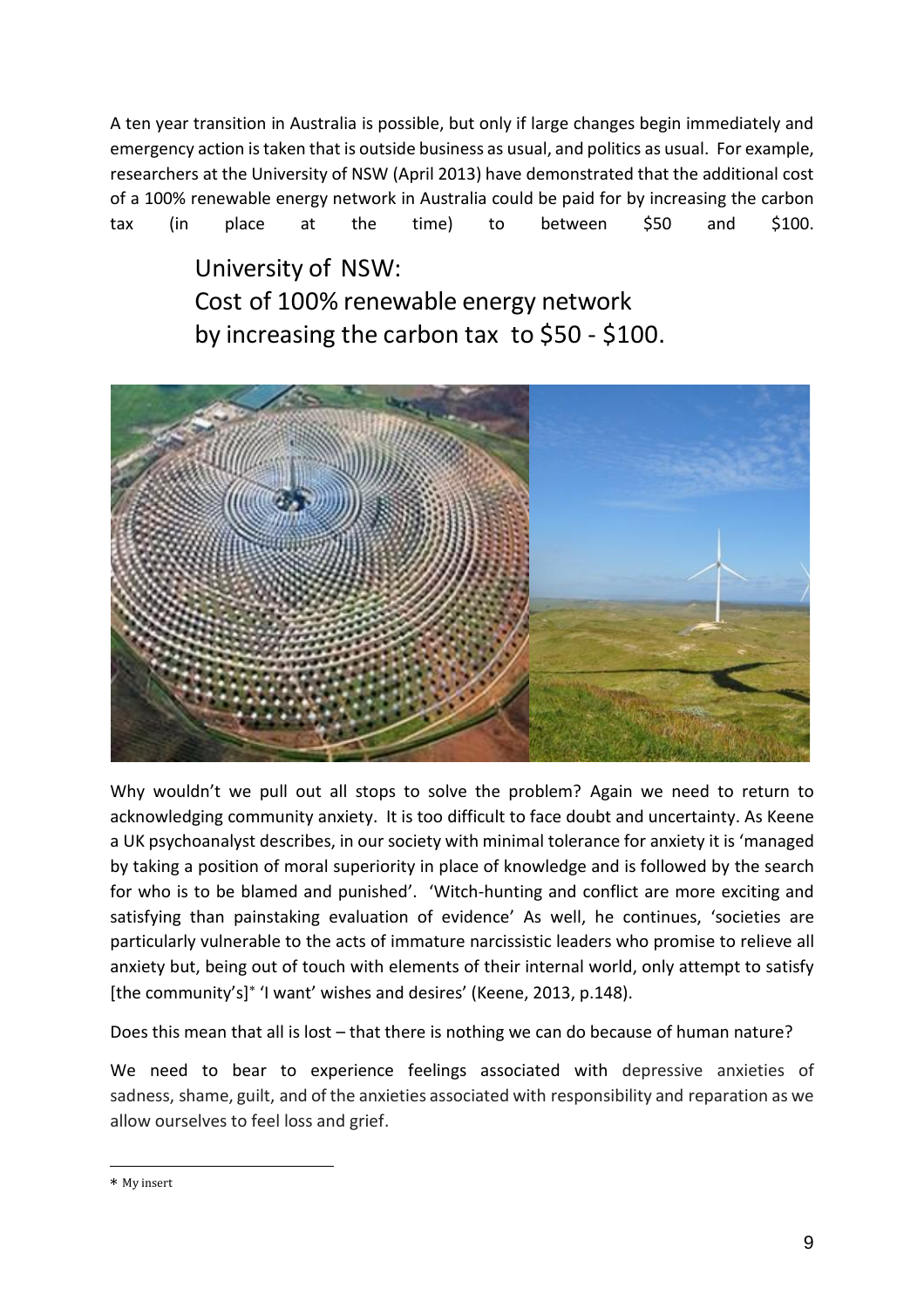Initially grieving climate change loss (Randall, 2009) is an intellectual process, as we learn about the subject and challenge our prejudices and resistances. Then it becomes an emotional task to realize we have strong feelings that we may not have recognized: despair, guilt, fear, anger, shame, sadness, longing for things not to be so, and perhaps a bewildering state of not quite knowing ourselves. Grieving is a slow and difficult process, but often results in new energy being found for hitherto unexpected directions, maybe with a desire to learn new skills and make new connections.

As therapists we know people need support and containment for the demands of the emotional work required to reach a place of acceptance of change, followed by recovery and a capacity to focus on the future (Randall, 2009). To date grief about environmental loss is largely a solitary activity, but people need each other to hold the grief safely and honorably (Moser, 2012). This is something our profession could contribute. – once the therapists themselves have done the emotional work.

What else do we need? We need more community leaders who can bear reality and not ones who propose idealistic solutions. Leaders who can carry responsibility, provide support and direction, but who do not need to have all the answers. Knowing there are leaders who understand the reality provides courage and support for others to follow (Moser, 2012).

'The bravest thing is to take this first step: getting real. Facing the truth, and letting it sink in'. (Moser, 2013, p.6).

To conclude: Martin Luther King's view that 'Our lives begin to end the day we begin to be silent about things that matter.'